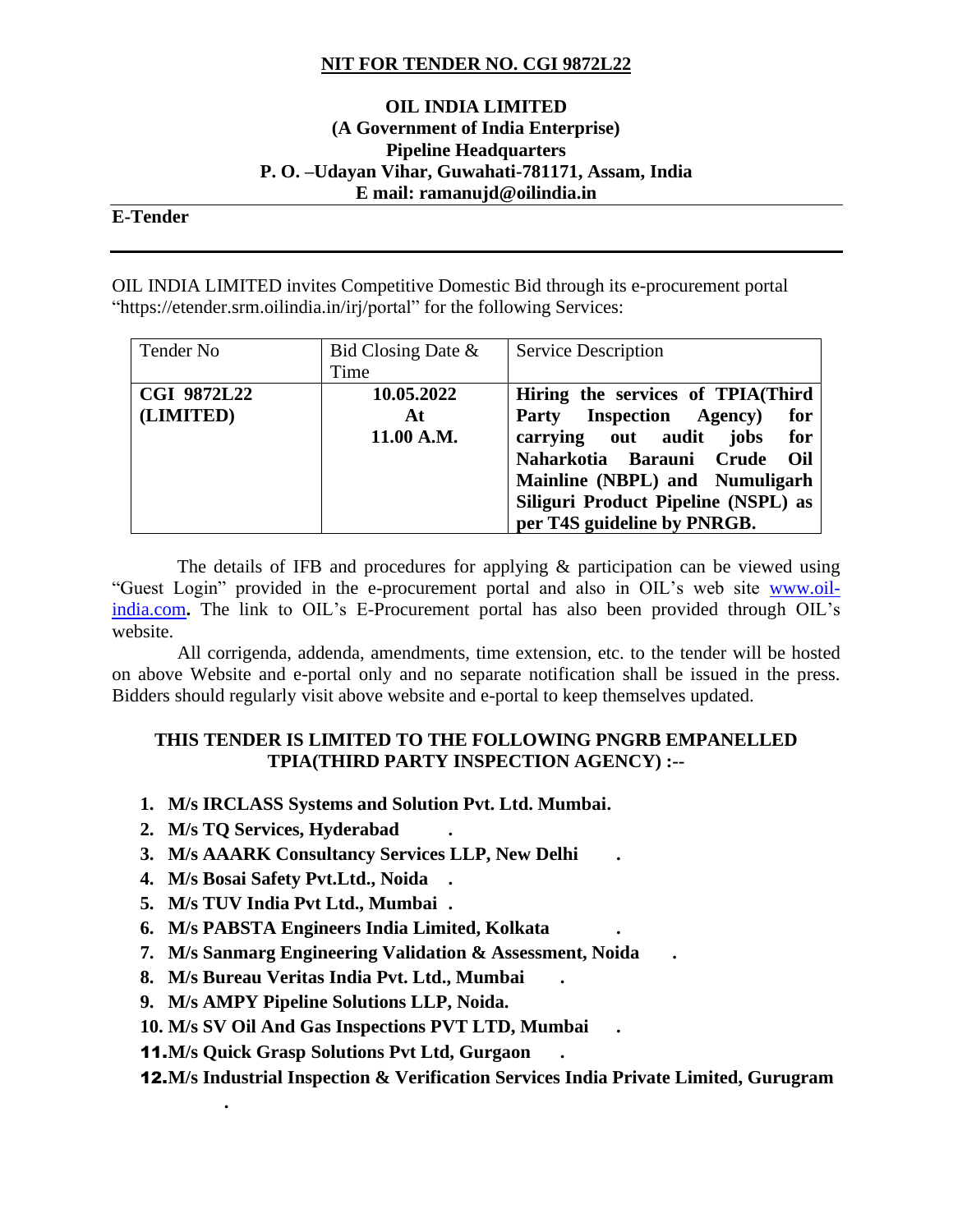# **BID REJECTION CRITERIA (BRC) / BID EVALUATION CRITERIA (BEC):**

1.0 The bid shall conform to the specifications and terms and conditions given in the Bidding Documents. Bids will be rejected in case services offered do not conform to the required parameters stipulated in the technical specifications. Notwithstanding the general conformity of the bid to the stipulated specifications, the BRC requirements will have to be particularly met by the Bidders without which the same will be considered as non-responsive and rejected. All the documents related to BRC shall be submitted along with the Bid.

## [A] **Financial capability**: Bidders must have

1. (a) Annual financial turnover as per Audited Annual Reports in any of preceding three (3) financial years preceding scheduled bid opening date should be at least **Rs.3,07,700.00** .

**FOR CONSORTIUM**:At least one member of the consortium needs to meet the above criteria of 50% turnover.

The other members of consortium should meet minimum 25% turnover requirement.

(b) Net Worth should be positive for the preceding financial year.

**NOTE: -Considering the time required for preparation of Financial Statements, if the last date of preceding financial/ accounting year falls within the preceding six months reckoned from the original bid closing date and the Financial Statements of the preceding financial / accounting year are not available with the bidder, then the financial turnover of the previous three financial / accounting years excluding the preceding financial / accounting year will be considered. In such cases, the Net worth of the previous financial/ accounting year excluding the preceding financial/ accounting year will be considered. However, the bidder has to submit an affidavit/ undertaking certifying that the balance sheet/ Financial Statements for the financial year 2021-2022 (or as the case may be) has actually not been audited so far.**

For proof of Annual Turnover & Net worth any one of the following document must be submitted along with the bid: -

i) A certificate issued by a practicing Chartered/Cost Accountant (with Membership Number and Firm Registration Number), certifying the Annual turnover & Net worth. *In addition to membership number & Firm Registration Number, UDIN is also to be specified in the certificate of Turnover & Net worth issued by the CA.*

## OR

ii) Audited Balance Sheet along with Profit & Loss account.

(c) In case the bidder is a Central Govt. Organization/PSU/State Govt. Organization/Semi-State Govt. Organization or any other Central/State Govt. Undertaking, where the auditor is appointed only after the approval of Comptroller and Auditor General of India and the Central Government, their certificates may be accepted even though FRN (Firm Registration Number) is not available. However, bidder needs to provide documentary evidence for the same.

[B] **Experience**: Bidders must have;

1. **The TPIA shall be empaneled by PNGRB and shall produce the relevant validity certificate of empanelment from PNGRB for Petroleum and petroleum product pipeline (PPPL). TPIA auditor must be conversant with T4S specification and codes of practice**.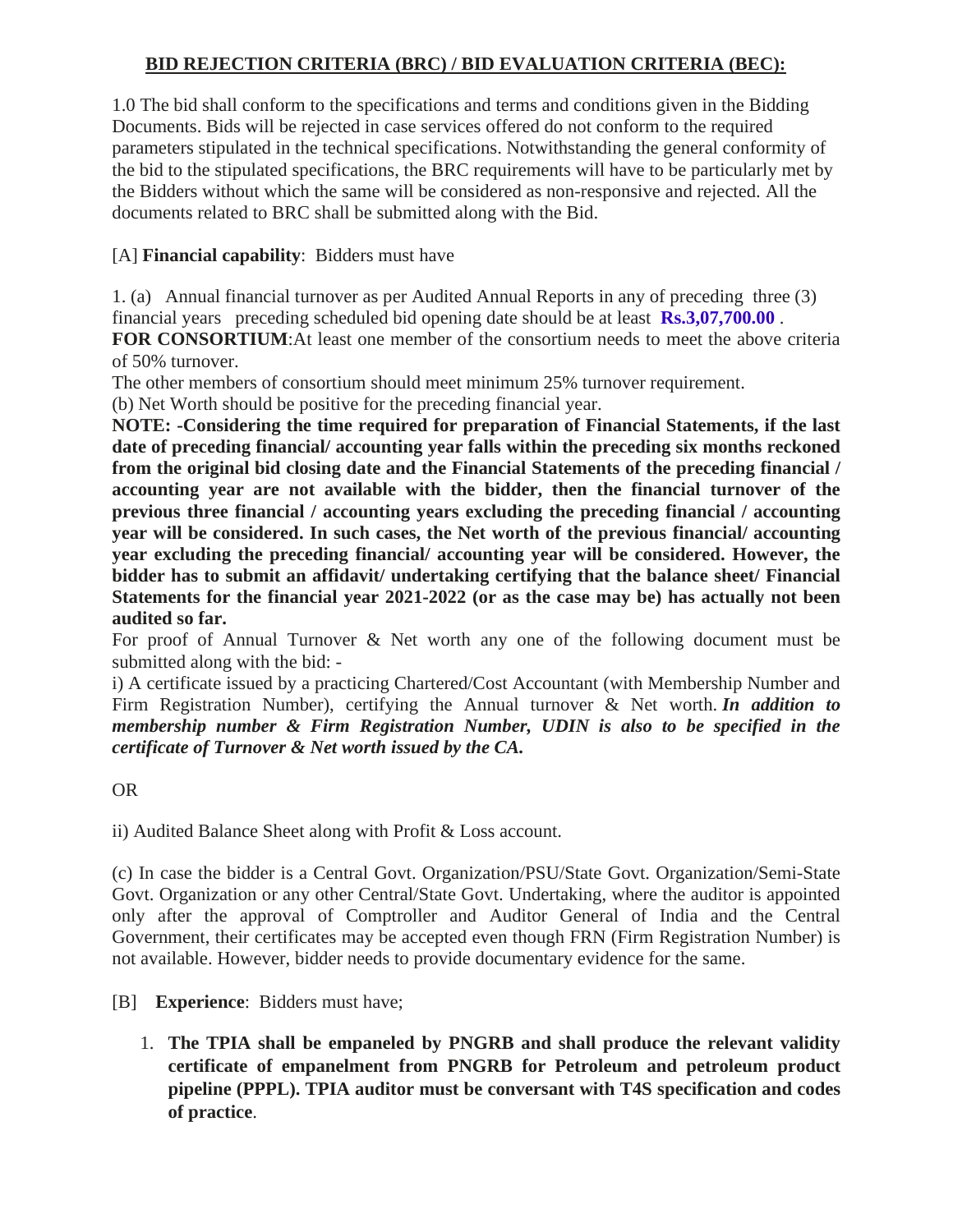2. Experience of having successfully completed–

 **One similar completed works costing not less than Rs. 5,12,900.00.**

where "similar works" shall mean --

"**Technical T4S audit as per the approved checklist of PNGRB and as per T4S Standards and various codes of practice/ safety and includes checking of the documentation** " during last 7 years to be reckoned from the original bid closing date should be of the following :

For proof of requisite Experience, any one of the following document/ photocopy must be submitted along with the bid:

i) In case of contracts executed under Oil India Ltd., copy of 'Certificate of Completion (COC)'/ 'Certificate of Payment (COP)'/ 'Service Entry Sheet (SES)' of jobs successfully completed during the last 7 (seven) years ending bid closing date showing gross value of job done.

It may be clearly noted that simply mentioning of OIL CCO/ Contract Number will not be accepted.

ii) Certificate issued by any other Public Sector Undertaking/ Govt. Department/ Other Company in last 7 (seven) years ending bid closing date showing:

- (a) Gross value of job done,
- (b) Description of job done,
- (c) Contract period

iii). Bidders have to furnish the followings:-

- 1 NAME OF FIRM
- 2 DETAIL POSTAL ADDRESS
- 3 TELEPHONE NO.
- .4 MOBILE NO.
- 5 E-MAIL ID
- 6 FAX NO.
- 7 CONTACT PERSON
- 8 CONTACT PERSON'S CONTACT NO.
- 9 TAX EXAMPTION CERTIFICATE NO, if applicable. (Attested copy required)
- 10 CST REGD. NO, if applicable . (Attested copy required)
- .11 LOCAL SALE TAX REGD.NO if applicable. (Attested copy required)
- .12 PAN NO. (Attested copy required)
- 13 VAT REGD.NO, if applicable. (Attested copy required)
- 14 BANK ACCOUNT NO.
- 15 BANK ACCOUNT TYPE
- 16 BANK NAME
- 17 BANK ADDRESS
- 18 GSTTAX REGD. NO (Attested copy required)
- 19 P.F.CODE NO. (Attested copy required)

# 2.0 **BID EVALUATION CRITERIA (BEC):**

2.1 The bids conforming to the technical specifications, terms and conditions stipulated in the tender documents and considered to be responsive after subjecting to Bid Rejection Criteria will be considered for further evaluation as per the Bid Evaluation Criteria given below.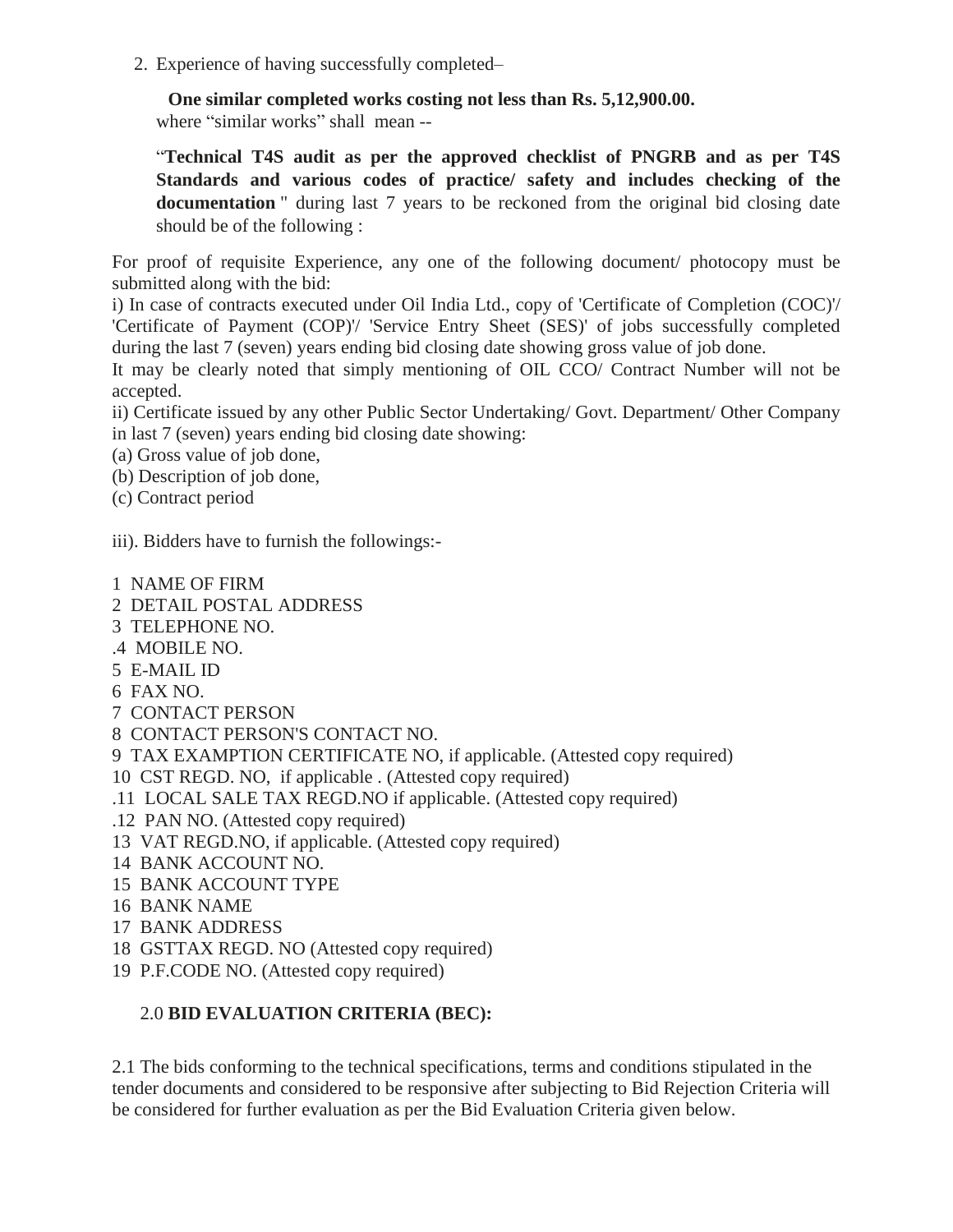2.2 To ascertain the inter-se-ranking, the comparison of the responsive bids will be made subject to loading for any deviation. Comparison of offers will be done on total evaluated cost on the basis of rates quoted in the Price Bid Format.

2.3 In case of identical lowest offered rate by more than 1 (one) bidder, the selection will be made by draw of lot between the parties offering the same lowest price.

Note: - 1)A job executed by a bidder for its own organization / subsidiary cannot be considered as experience for the purpose of meeting BEC

2.4 In case of tenders for Annual rate contracts / Maintenance and Service contracts, if the prospective bidder is executing rate / maintenance /service contract which is still running and the contract value / quantity executed prior to due date of bid submission is equal to or more than the minimum prescribed value in the BEC such experience will also be taken in to consideration provided that the bidder has submitted satisfactory work / supply / service execution certificate issued by end user.

3) Documentary proof must be furnished in support of the experience by way of purchase order / work order / contract document along with completion certificate from the organization to whom such services have been rendered.

[C]Deviation to the following provision of the tender document shall make the bid liable for rejection:

- i. Firm price ii. EMD / Bid Bond iii. Scope of work iv. Specifications v. Price Schedule vi. Delivery / Completion Schedule vii. Period of Validity of Bid viii. Liquidated Damages ix. Performance Bank Guarantee / Security deposit x. Guarantee of material / work
- xi. Arbitration / Resolution of Dispute
- xii. Force Majeure
- xiii. Applicable Laws
- xiv. Integrity Pact, if applicable
- xv. Any other condition specifically mentioned in the tender documents

Elsewhere that non-compliance of the clause lead to rejection of the bid.

2.0 Other Information /Documents: Bidders must furnish the following information with relevant documents wherever necessary:

- a) Tax Exemption Certificate, if any, if /applicable.
- b) PAN no. (Photocopy of the PAN card required).
- c) Service Tax registration No.
- d) VAT registration no. , if applicable.
- e) Bank account No. with name of Bank, Type of account, Bank address.
- f) P.F. Account No. / Code.

## *3. In case of OIL contractor, copy of certificate of completion (COC)/Work Order showing gross value of job. It may be clearly noted that simply mentioning of OIL COC/WO no. will not be accepted.*

# (D) **GENERAL:**

a) In case, any of the clauses in the BRC contradict with other clauses of Bid Document elsewhere, then the clauses in the BRC shall prevail.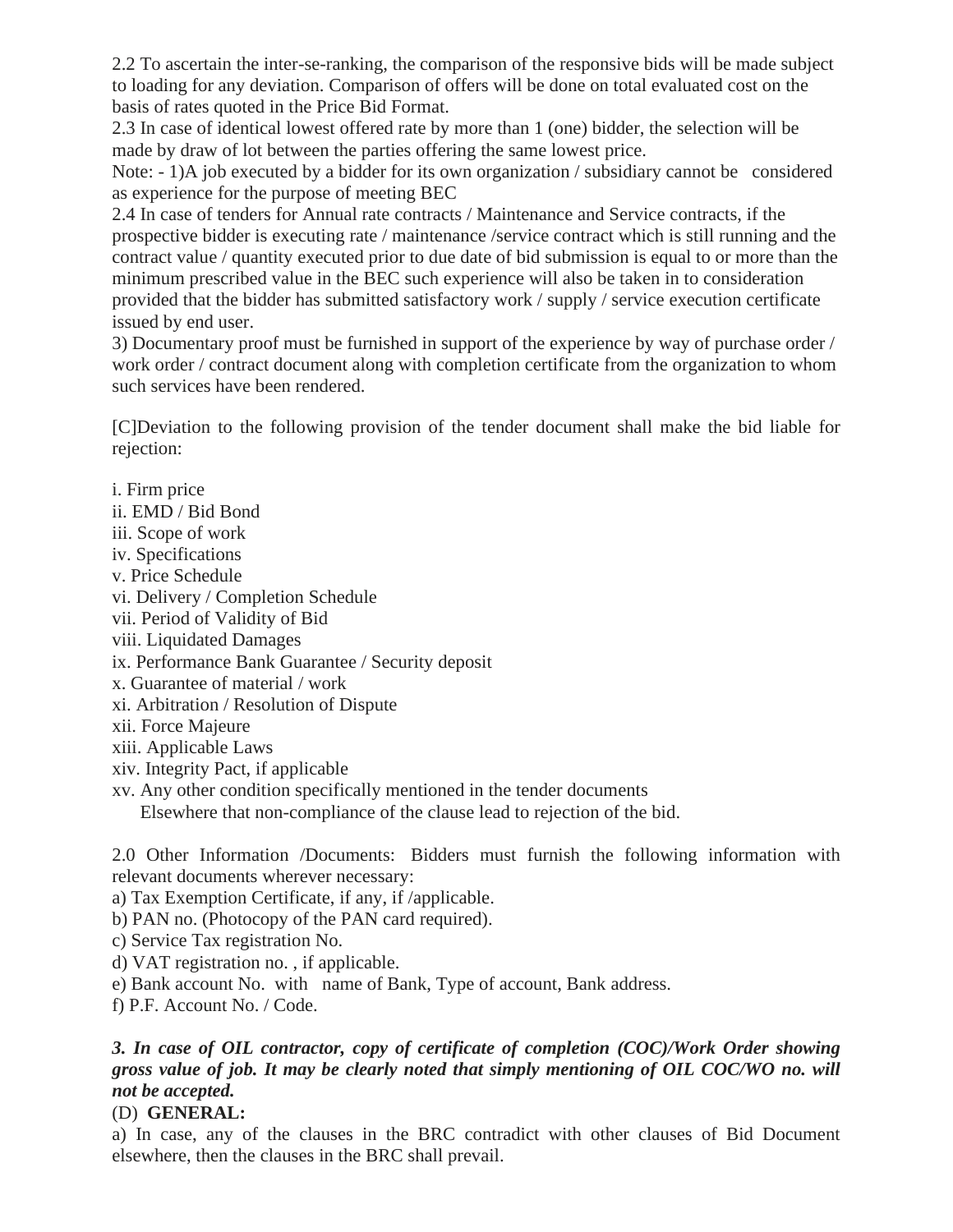b)In case Bidder takes exception to any clause of Tender Document not covered under BEC/BRC, then the Company shall exercise its discretion to load or reject the offer on account of such exception if the Bidder does not withdraw/ modify the deviation when/as advised by the Company. The loading so done by the Company will be final and binding on the Bidders.

c)To ascertain the substantial responsiveness of the bid the Company reserves the right to ask the Bidder for clarification in respect of clauses covered under BEC/BRC also and such clarification fulfilling the BEC/BRC clauses must be received on or before the deadline given by the Company, failing which the offer will summarily rejected.

d)Any additional information/terms/ conditions furnished in sealed Price Bid will not be considered by Company for evaluation /award of contract.

e) The successful bidder /contractor shall undertake to indemnify the company against all claims which may arise under the under noted Acts during signing of the contract:

- a) The FACTORY Act 1948
- b) The Minimum Wages Act 1948
- c) The Workman's compensation Act 1923
- d) The payment of wages Act 1963
- e) The payment of Bonus Act 1965
- f) The Contract Labour (Regulation and Abolition) Act 1970 and the rules framed thereunder.
- g) Employees Pension Scheme 1995.
- h)Interstate Migrant (regulation of Employment and Condition of Service) Act 1979
- i)The Employees Provident Fund and Miscellaneous Provisions Act 1952
- j) GST Act

## (E) **COMMERCIA**L:

1 Bidder shall submit the offer under "*Single Stage Single Bid System*"- Technical bid" and the "Price Bid".

2. The original copy of documents [furnished by bidders(s)] shall have to be produced by bidder(s) to OIL as and when asked for.

3 The Technical Bid should not have any price indication.

5 Validity of the bid shall be minimum 90 days. Bids with lesser validity will be rejected.

6 Any bid received in the form of Telex/Cable/Fax/E-mail/ Telephone call will not be accepted.

7 Bidders must quote clearly and strictly in accordance with the price schedule outlined in relevant section of Bidding Documents; otherwise the bid will be rejected.

8 Any bid containing false statement will be rejected.

9 The Bid Documents are not transferable. Bids made by parties who have not purchased the Bid Documents from the Company will be rejected.

10 Any Bid received by the Company after the deadline for submission of bids prescribed by the Company will be rejected.

11 Price quoted by the successful Bidder must be firm during the performance of the Contract and not subject to variation on any account. A bid submitted with an adjustable price will be treated as non-responsive and rejected.

12 Bids shall be typed or written in indelible ink and shall be digitally signed by the bidder or his authorized representative.

13 Any physical documents wherever called for, submitted by bidders shall contain no interlineations, white fluid erasures or overwriting except as necessary to correct errors made by the Bidder, in which case such correction shall be initialed by the person or persons who has/have digitally signed the Bid.

14 Bidder shall fulfill all the relevant clauses applicable for this e-Tender.